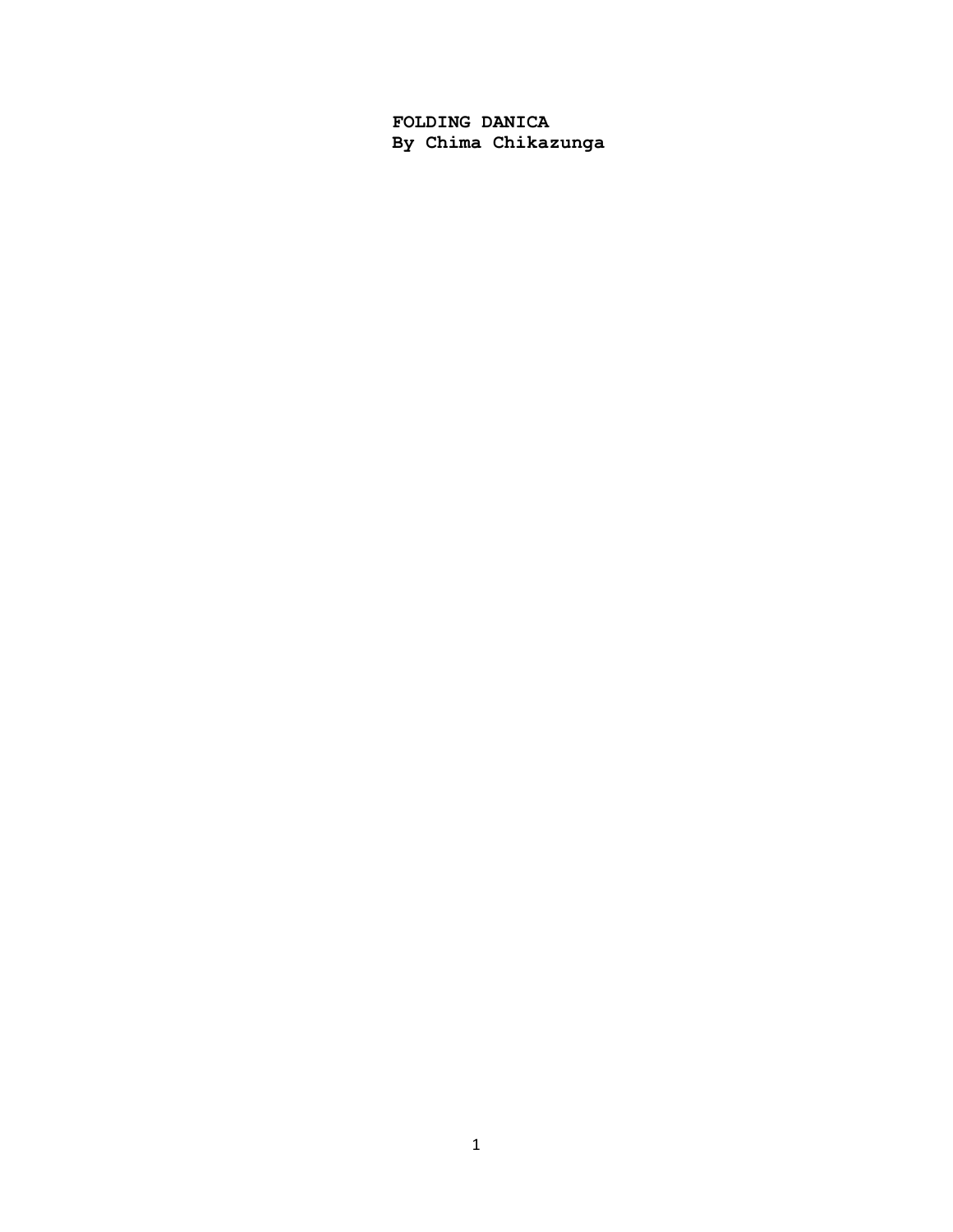CAST BREAKDOWN

CHELSEA: 25, Asian DANICA: 25, Latina

# **Laundromat. Night. Danica is folding clothes. Enter Chelsea.**

## DANICA

Thanks for coming by. My friends still think it's weird we live so close.

#### CHELSEA

Mine too. I was just walking in the door when I got your text. …So what's up?

DANICA I was here thinking of you and well, today's the 5th.

## CHELSEA

So?

#### DANICA

9/11 is next week… Look, Chel, I'm not tryin to upset you if this is a sore subject.

## CHELSEA

It's not. You're fine.

# DANICA

Are you sure? Because if it's a problem you can tell me.

# CHELSEA

What is it you want to know?

# DANICA

What was he like? Do you think he would've liked me?

## CHELSEA

I like you, isn't that enough.

## DANICA

Of course. But I'm just curious what you think.

# CHELSEA

I'd like to say he would. I mean, my mom does and practically set us up so….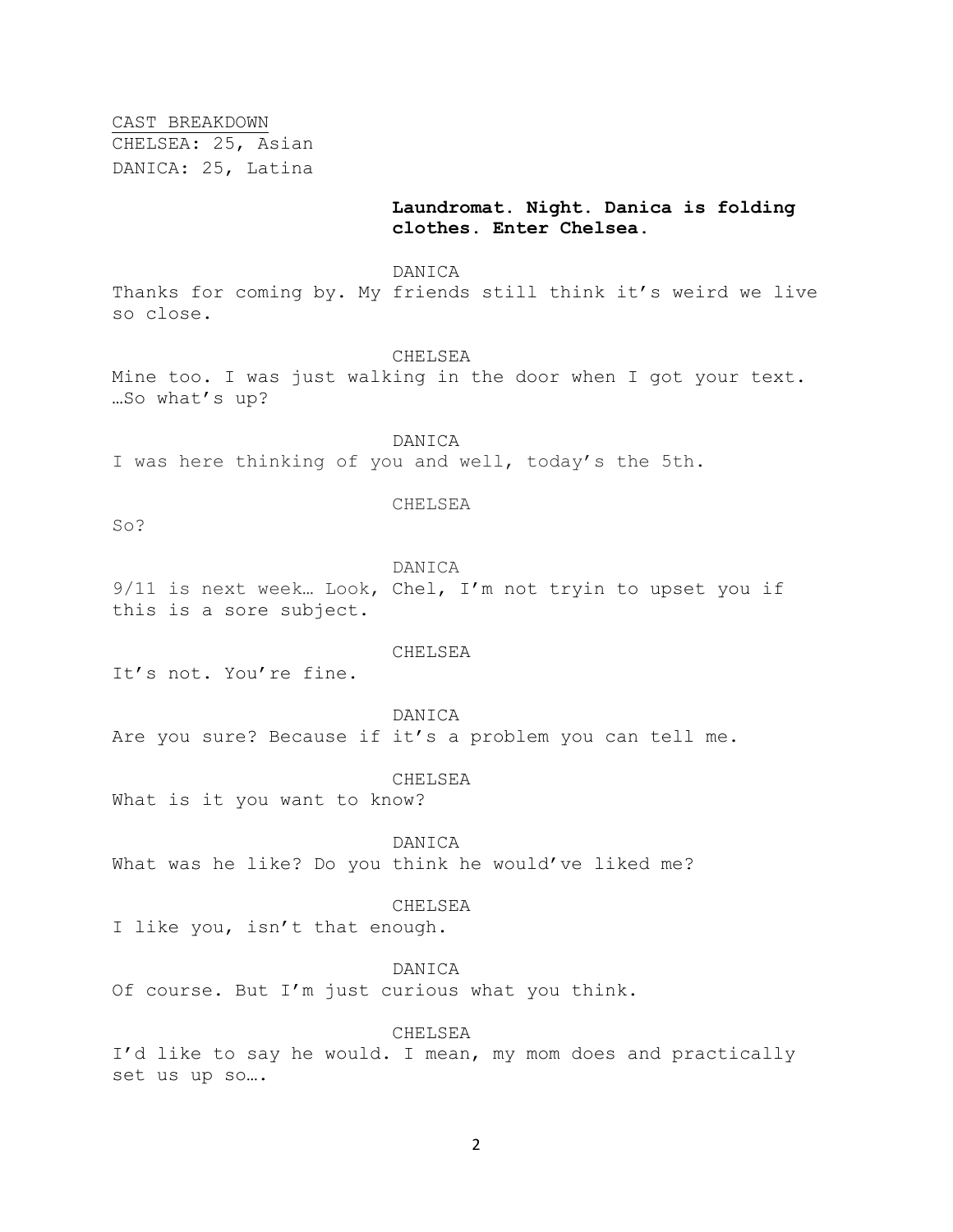## DANICA

True.

#### CHELSEA

His death wasn't easy for me. It's the reason I go to therapy. It's been rough. I'm definitely a daddy's girl.

#### DANICA

I would've thought you were a mommy's girl.

CHELSEA

My mother and I are only close because of his death.

## DANICA

You weren't close before.

CHELSEA

Not really. She worked a lot and I was always around him.

# DANICA

Interesting.

CHELSEA

People say that's where I get my sense of humor.

# DANICA

Your what?

#### CHELSEA

Cute. Don't play dumb. You laughed at my joke about the cannibals on our first date.

#### DANICA

Yeah that shit was hilarious, and unexpected.

## CHELSEA

My dad was always finding humor in things….It's funny. On the day I found out he died, obviously I couldn't sleep. I was restless- if you can imagine…I remember the night before the funeral. I had this dream… I was standing alone in a backyard on a hot summer night gazing at a full moon. All I did was stand there, looking into the abyss… and right before I woke up, I get a tap on my shoulder… " It'll be ok. I'm still here." I woke up and cried… but I felt safe.

#### DANICA

Wow… that's deep. But this doesn't sound like you.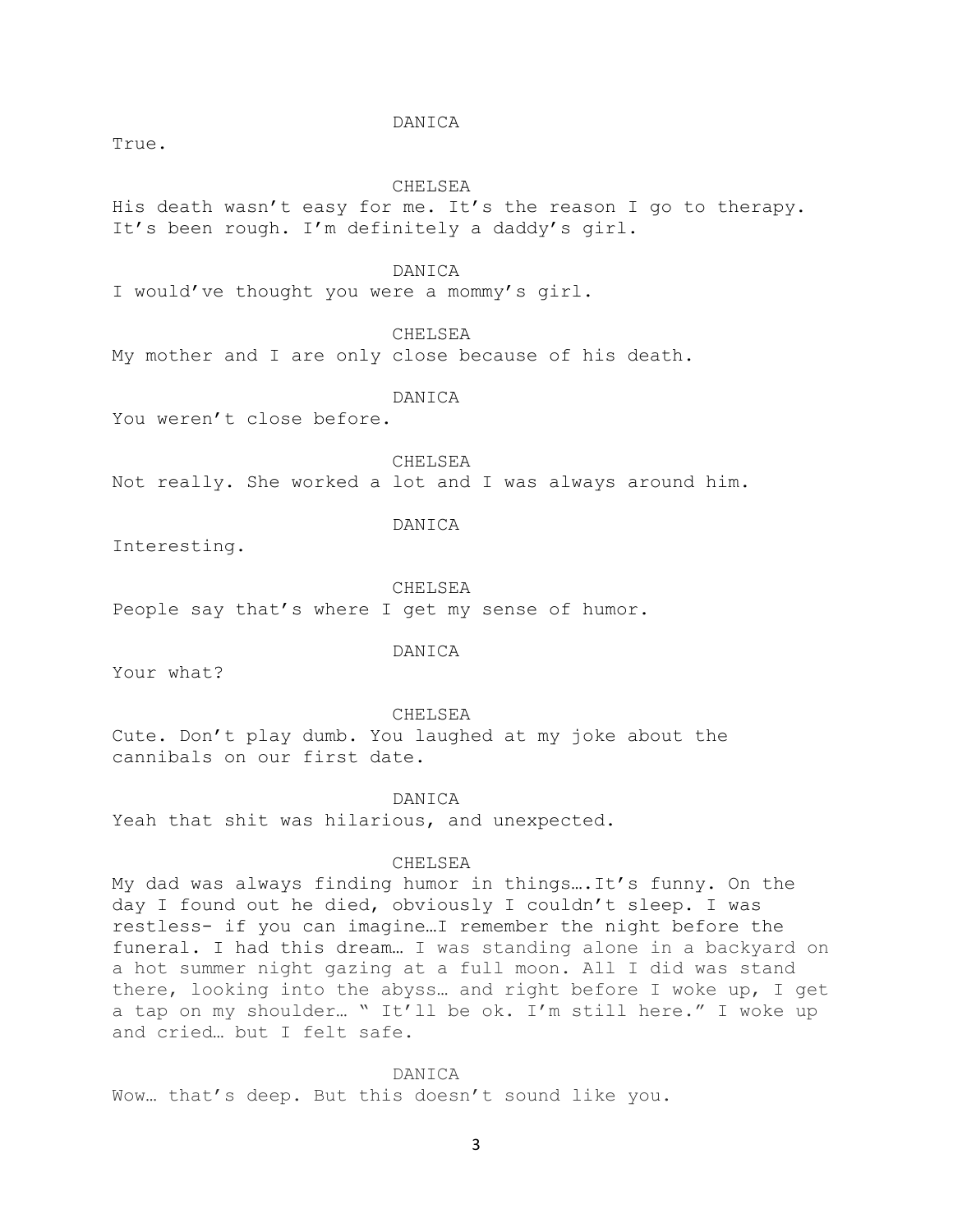#### CHELSEA

What do you mean? I bring that dream up all the time in therapy.

# DANICA

It's just…What does your mom think of that story? Never mind. I'm glad she introduced us Chelsea.

# CHELSEA

Me too but she doesn't know. But yeah… Your turn. Who do you favor, mom or dad?

# DANICA

I didn't tell you I grew up in an orphanage? Never got adopted.

## CHELSEA

I'm so sorry.

## DANICA

My best friend, well he's my brother. The only family I've ever had. He didn't get adopted either and we always stayed together. Part of the reason things never worked out. We were like a package deal. Sometimes, one would get adopted and they would take us both but then something would happen. Dumb stuff, out of our control… and how did we get on this? Sorry for rambling… but yeah, we never met our parents.

# CHELSEA

We? Siblings? Oh wow, I had no idea. Wait...You could track them down.

#### DANICA

For what? They could have done the same if they wanted.

#### CHELSEA

Hold that thought, I need to call my mom.

# DANICA

Go for it Daddy's Girl. I'll see you around.

#### CHELSEA

Wait no, it's not like that. What's wrong with you?

DANICA

Nothing.

## CHELSEA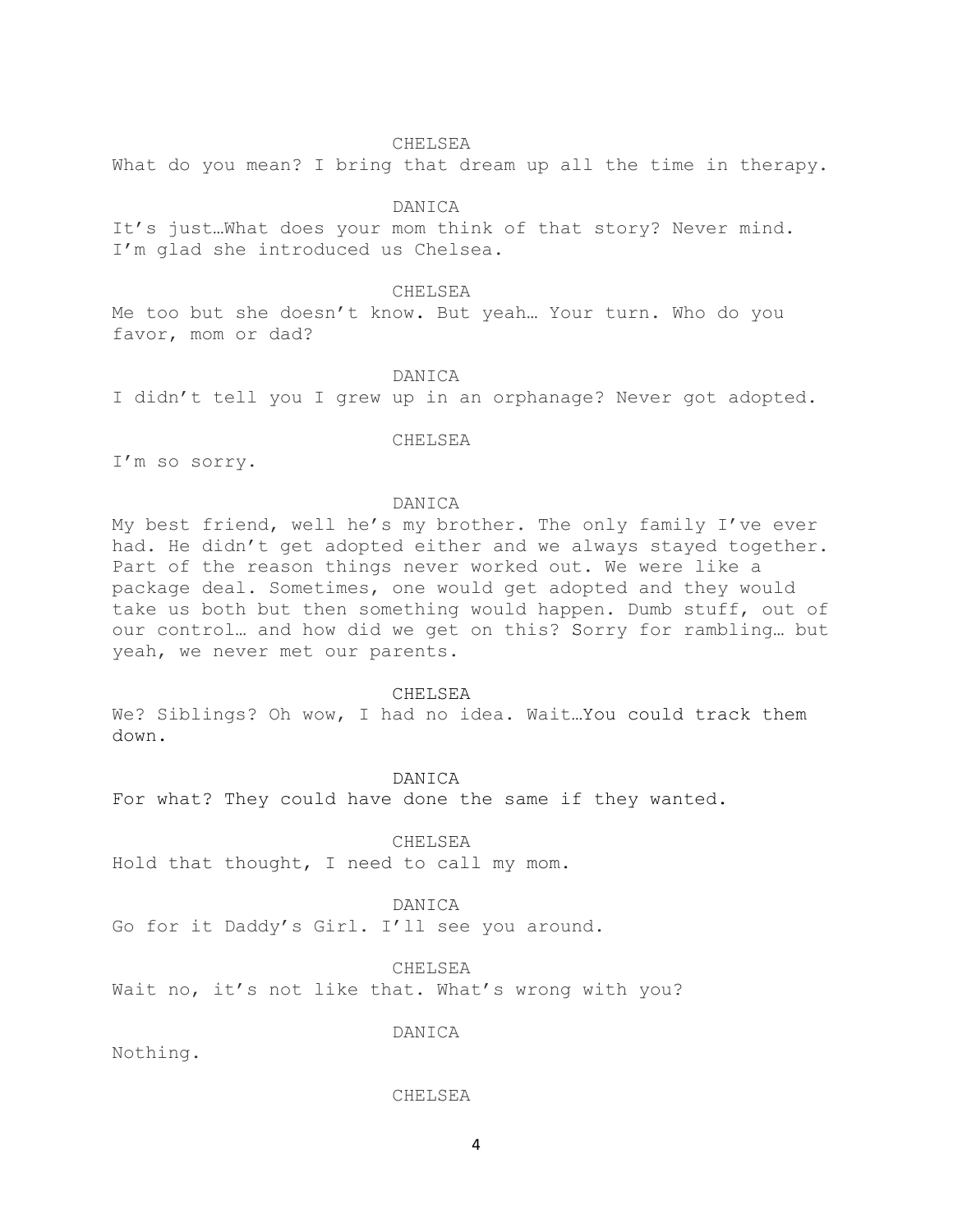No what is it? Tell me.

# DANICA

Nothing I'm fine. It's getting late. I should probably head out.

CHELSEA

I'm here, talk to me Dani. What's on your mind?

DANICA

Do you think you're better than me?

# CHELSEA

What?! Of course not.

DANICA Hearing you say I should go search for them. Like I'm hopeless.

CHELSEA

That's not what I meant by that at all.

# DANICA

Really?

CHELSEA Yes, please, you have to believe me.

DANICA

Ok. I didn't think so but I had to ask, nobody's promised tomorrow. Either of us could go to bed and never wake up.

CHELSEA Where's this coming from D? This isn't you.

DANICA

It's me. You've changed.

## CHELSEA

Now I've changed? How?

## DANICA

You used to excite me. When you'd walk in the room, I'd always feel something in my stomach. Nerves or butterflies, who knows what you call it but it was always there when I looked at you.

CHELSEA

So they weren't there today?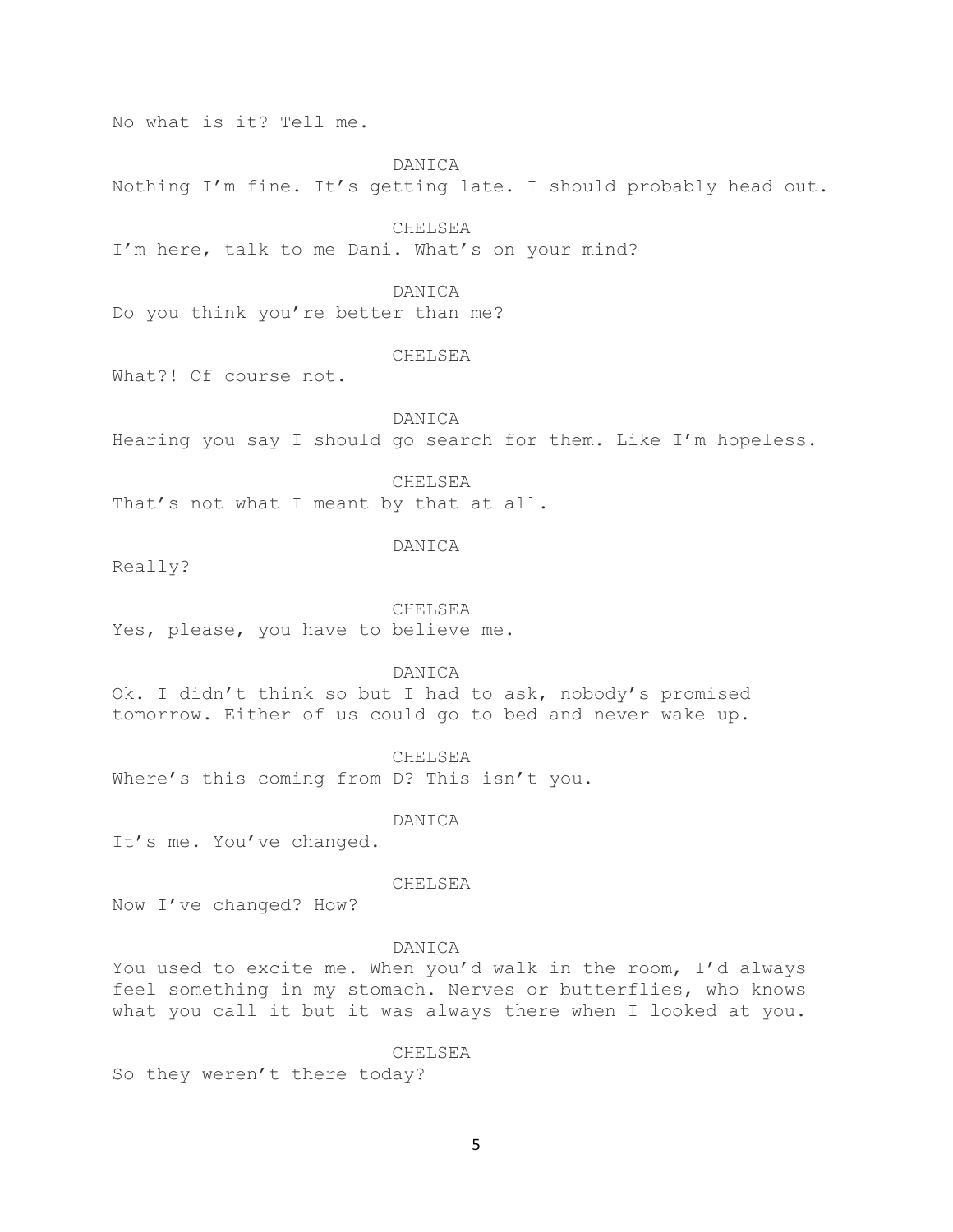DANICA

No, they were…but you weren't. You're aura, your glow it's off. There used to be a time when I could look at you and I knew.

CHELSEA

Knew what?

# **Suddenly Chelsea's cell phone rings.**

# CHELSEA

I'm sorry, one sec. (to the phone) Hello? Yeah, can I call you right back, I'm kinda in the middle of something. Huh? What? No I'm busy- ok fine make it quick.

> **Danica, frustrated, grabs her bag of laundry and slams it on the ground. She lets out silent scream, Chelsea shocked as Danica grabs bag and heads out.**

CHELSEA Dani wait! (to phone) I'll call you back.

Danica stops. Danica wipes tears

#### CHELSEA

You called me for a reason. I mean it's not like this is the first time we've broken up. But it is the longest we've been part…What's up? Why are you crying?

DANICA

There's a lot you don't know.

CHELSEA

Like what?

DANICA

I should go.

## CHELSEA

Look I know we kinda got off topic when I got here but I'm here now. I'll listen. Go ahead….

DANICA Actually, I kinda don't want to think about it.

CHELSEA

Ok. You don't have to.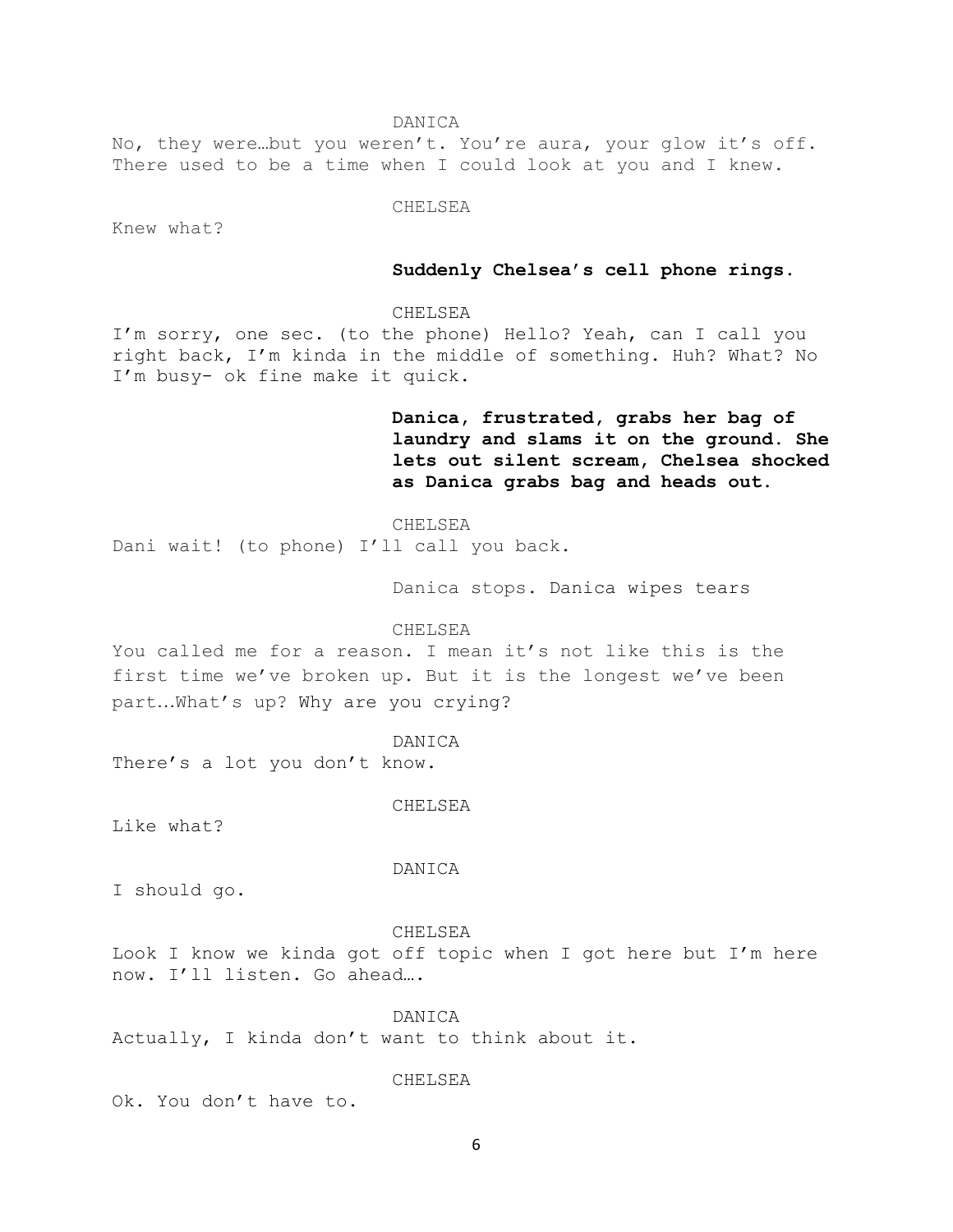DANICA

It's just strange not knowing, you know?

CHELSEA

Knowing what?

# DANICA

The choices we make in life.

CHELSEA

Well you made one good one today. You called me. Well you texted me. Still counts.

DANICA Because I was curious if you'd come, curious if I'd tell you.

CHELSEA

So you gonna tell me?

# DANICA

You'll say I'm being dramatic.

CHELSEA

No I won't. I mean whatever you want to tell me…

#### DANICA

Fine…Did they look at me and think I wasn't gonna be a good daughter?

# CHELSEA

Of course not. You can't blame yourself for not knowing them.

#### DANICA

Why can't I? They knew what they were doing. I'm not gonna make the same mistakes as them.

# CHELSEA

Don't talk like that.

# DANICA

Like what? It's the truth. Besides, you don't know what it's like want to-

# CHELSEA

7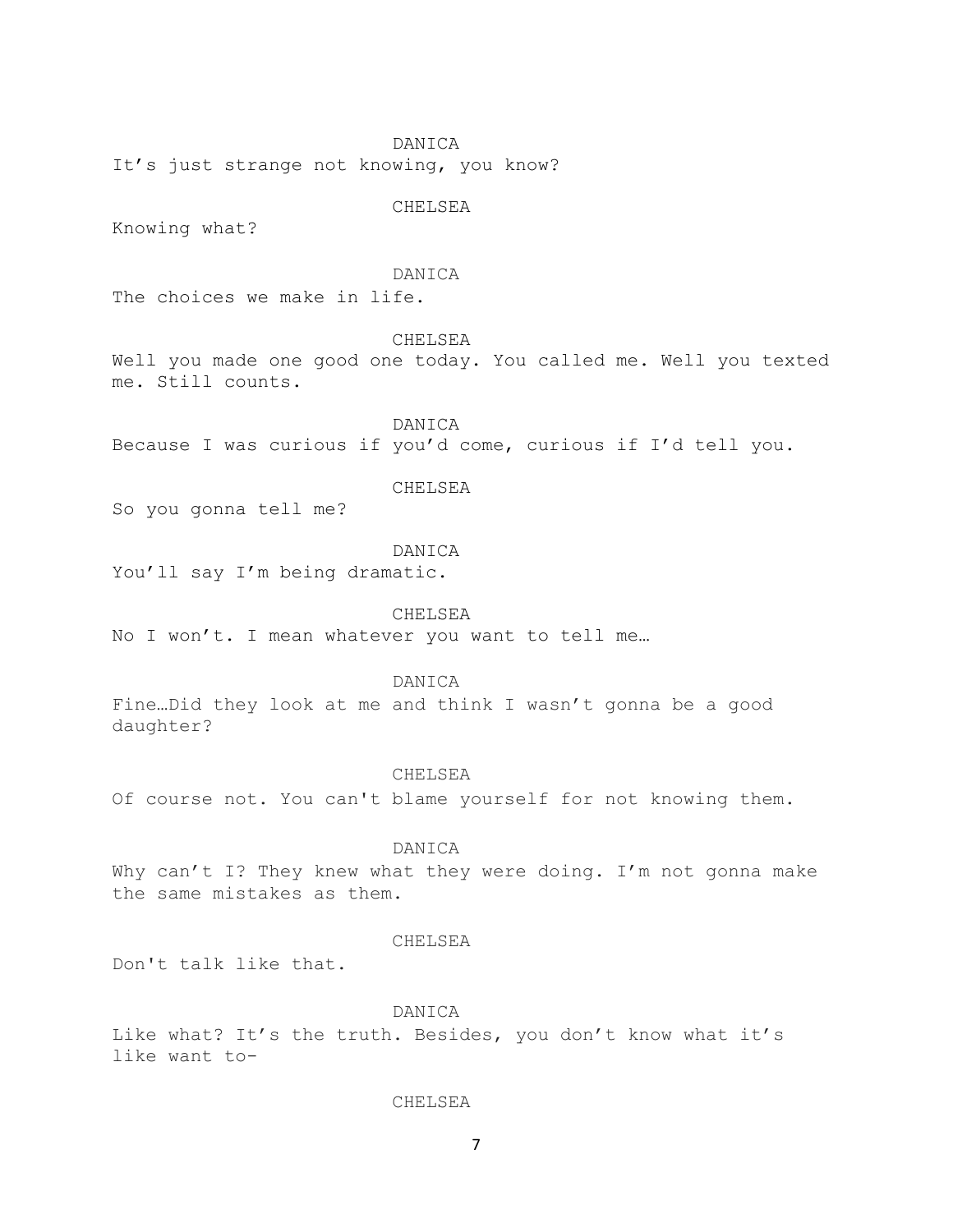-to start a family on your own terms? I'm all ears. What you're doing is a beautiful thing.

> **Chelsea takes Danica's laundry bag and dumps it on the table, starts folding. Suddenly, Danica starts crying. Chelsea goes to her, they hug as lights shift to a small spotlight on Chelsea.**

CHELSEA

And I remember just holding her. She even got me to cry. I don't know why but we both needed it. It felt good. Strangely enough, we didn't really talk. It'd be 4 months until we did… to my surprise she was in the hospital.

> **Lights shift to full. Danica, in a hospital bed, bald. Chelsea in doorway**

CHELSEA

Knock knock Little Alchemist.

#### DANICA

You came. Awe, you remembered.

## CHELSEA

Why wouldn't I… you called and I missed you. How are you feeling?

#### DANICA

Chemo helps the pain- sometimes. Thinking about what I'm leaving behind.

#### CHELSEA

I wish I could've made you feel safe. I should've paid more attention to your spells.

## DANICA

You did… you're here.

## CHELSEA

That's not what I meant. It's been 4 months since that day, in the laundry mat. I could've…I don't know why I was so stubborn.

#### DANICA

Don't, I was. Let's not, ok? For what it's worth I did miss your touch. But sometimes we just need someone to listen.

#### CHELSEA

8